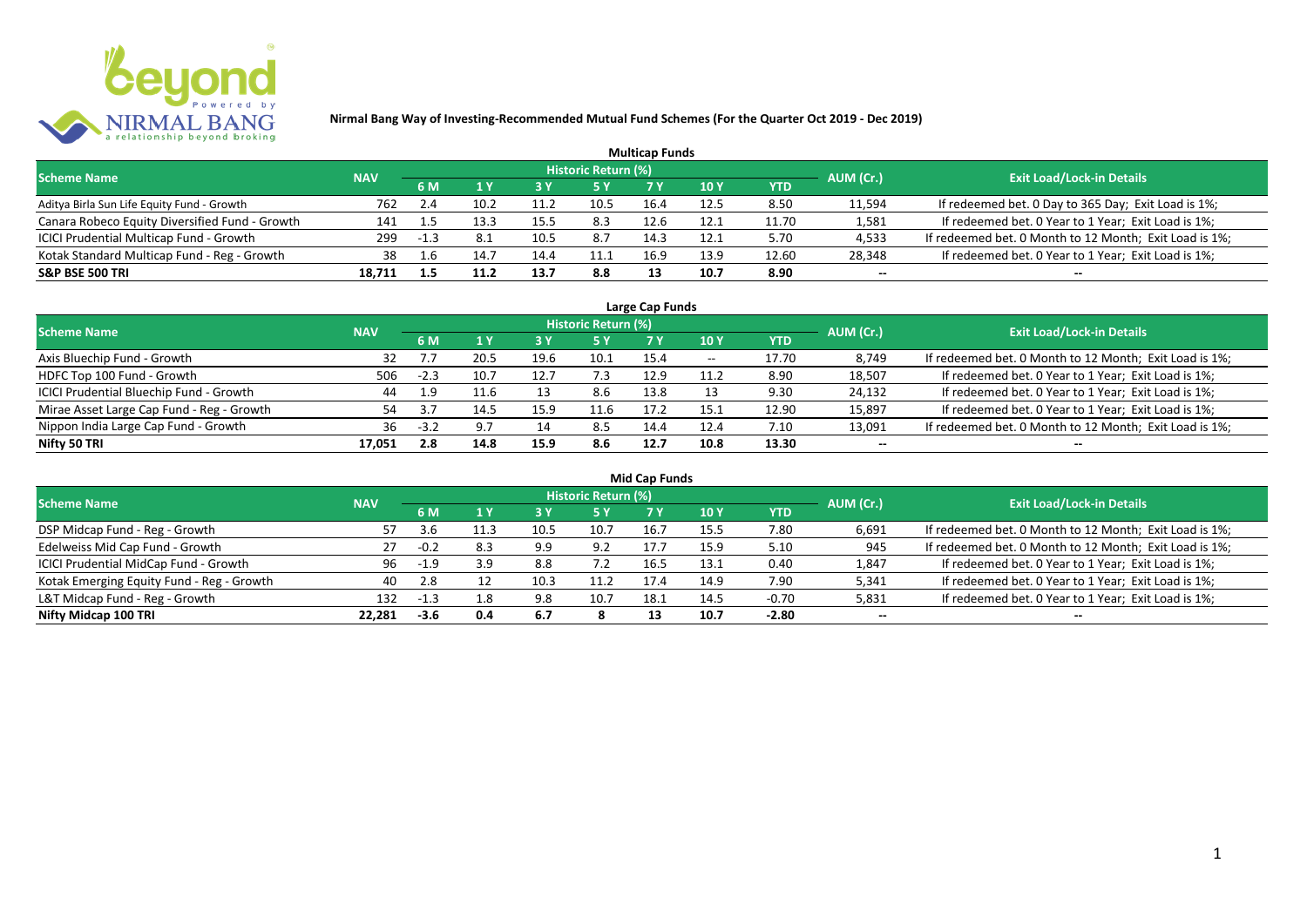

|                                                  |            |        |     |      |                            | Large & Midcap |            |       |           |                                                     |
|--------------------------------------------------|------------|--------|-----|------|----------------------------|----------------|------------|-------|-----------|-----------------------------------------------------|
| <b>Scheme Name</b>                               | <b>NAV</b> |        |     |      | <b>Historic Return (%)</b> |                |            |       | AUM (Cr.) | <b>Exit Load/Lock-in Details</b>                    |
|                                                  |            | 6 M    |     |      | 5 Y                        |                | <b>10Y</b> | YTD   |           |                                                     |
| Canara Robeco Emerging Equities - Growth         | 96         | $-0.6$ | 9.9 | 13.6 |                            | 20.2           | 19.2       | 7.70  | 5,235     | If redeemed bet. 0 Year to 1 Year; Exit Load is 1%; |
| Invesco India Growth Opportunities Fund - Growth | 36         |        |     | 15.8 | 10.4                       | 15.4           | 12.9       | 11.00 | 1,991     | If redeemed bet. 0 Year to 1 Year; Exit Load is 1%; |
| Principal Emerging Bluechip Fund - Growth        | 107        | -1.8   | 7.8 |      | 11.2                       | 18.8           | 15.2       | 6.10  | 2,261     | If redeemed bet. 0 Year to 1 Year; Exit Load is 1%; |
| NIFTY Large Midcap 250 TRI                       | 7.412      | 0.8    | 8.6 |      | 9.7                        | 14.4           | 11.8       | 5.90  | $-$       | $- -$                                               |

| <b>Focused Funds</b>             |            |     |      |      |                     |      |       |       |           |                                                        |  |  |
|----------------------------------|------------|-----|------|------|---------------------|------|-------|-------|-----------|--------------------------------------------------------|--|--|
| <b>Scheme Name</b>               | <b>NAV</b> |     |      |      | Historic Return (%) |      |       |       | AUM (Cr.) | <b>Exit Load/Lock-in Details</b>                       |  |  |
|                                  |            | 6 M |      |      | 5 Y                 |      |       | YTD   |           |                                                        |  |  |
| Axis Focused 25 Fund - Growth    |            | 8.2 |      | 18.4 | 12.5                | 15.8 | $- -$ | 14.20 | 8,800     | If redeemed bet. 0 Month to 12 Month; Exit Load is 1%; |  |  |
| SBI Focused Equity Fund - Growth | 153        | 4 F | 20.8 | 15.4 | 12.1                |      |       | 15.80 | 6,125     | If redeemed bet. 0 Year to 1 Year; Exit Load is 1%;    |  |  |
| <b>S&amp;P BSE 500 TRI</b>       | 18.711     |     |      | 13.7 | 8.8                 |      | 10.7  | 8.90  | $-$       | $- -$                                                  |  |  |

| <b>Small Cap Funds</b>                         |            |         |        |                            |      |                          |            |            |           |                                                     |  |  |  |
|------------------------------------------------|------------|---------|--------|----------------------------|------|--------------------------|------------|------------|-----------|-----------------------------------------------------|--|--|--|
| <b>Scheme Name</b>                             | <b>NAV</b> |         |        | <b>Historic Return (%)</b> |      |                          |            |            | AUM (Cr.) | <b>Exit Load/Lock-in Details</b>                    |  |  |  |
|                                                |            | 6 M     |        |                            | 5 Y  | 7V                       | <b>10Y</b> | <b>YTD</b> |           |                                                     |  |  |  |
| Franklin India Smaller Companies Fund - Growth | 49         | $-10.5$ | $-3.3$ | 3.4                        | 6.9  | 17.3                     | 15.2       | $-6.10$    | 7,031     | If redeemed bet. 0 Year to 1 Year; Exit Load is 1%; |  |  |  |
| HDFC Small Cap Fund - Growth                   | 39         | $-13.0$ |        | 9.9                        | 9.1  | 14.3                     |            | $-9.30$    | 9,137     | If redeemed bet. 0 Year to 1 Year; Exit Load is 1%; |  |  |  |
| L&T Emerging Businesses Fund - Reg - Growth    | 23         | $-7.6$  | -6.8   |                            | 10.8 | $\overline{\phantom{a}}$ | $- -$      | $-8.90$    | 6,112     | If redeemed bet. 0 Year to 1 Year; Exit Load is 1%; |  |  |  |
| SBI Small Cap Fund - Growth                    | 54         |         | 8.8    | 13.9                       | 15.6 | 23.4                     | 18.1       | 6.10       | 2,915     | If redeemed bet. 0 Year to 1 Year; Exit Load is 1%; |  |  |  |
| Nifty Smallcap 100 TRI                         | 7.074      | $-12.5$ | -5.7   |                            |      | 8.3                      | 7.3        | -9.70      | $- -$     | $- -$                                               |  |  |  |

## **ELSS Schemes (Tax Saving u/s 80-C)**

| <b>Scheme Name</b>                            | <b>NAV</b> |        |      | Historic Return (%) |            |       |                          |       | AUM (Cr.) | <b>Exit Load/Lock-in Details</b> |
|-----------------------------------------------|------------|--------|------|---------------------|------------|-------|--------------------------|-------|-----------|----------------------------------|
|                                               |            | 6 M    |      |                     | <b>5 Y</b> | 7 Y   | <b>10Y</b>               | YTD   |           |                                  |
| Aditya Birla Sun Life Tax Relief 96 - Growth  | 32         |        | 7.6  | 13.2                | 10.5       | 16.3  | 12.2                     | 4.50  | 9,814     | Nil                              |
| Axis Long Term Equity Fund - Growth           | 49         |        | 16.9 | 16.5                | 11.4       | 19    | $\overline{\phantom{a}}$ | 13.70 | 21,492    | Nil                              |
| IDFC Tax Advantage (ELSS) Fund - Reg - Growth | 55         | $-5.0$ |      | 12.1                |            | 14.4  |                          | 2.60  | 2,053     | Nil                              |
| Invesco India Tax Plan - Growth               |            |        | 10.2 | 13.2                | 9.8        | 15.9  | 14.1                     | 9.00  | 962       | Nil                              |
| Mirae Asset Tax Saver Fund - Reg - Growth     | 19         |        | 16.4 | 18.1                | $  \,$     | $- -$ | $- -$                    | 14.30 | 2,671     | Nil                              |
| <b>S&amp;P BSE 200 TRI</b>                    | 6.081      | 2.6    | 12.6 | 14.5                | 9.1        | 13.3  | 10.9                     | 10.40 | $- -$     | $- -$                            |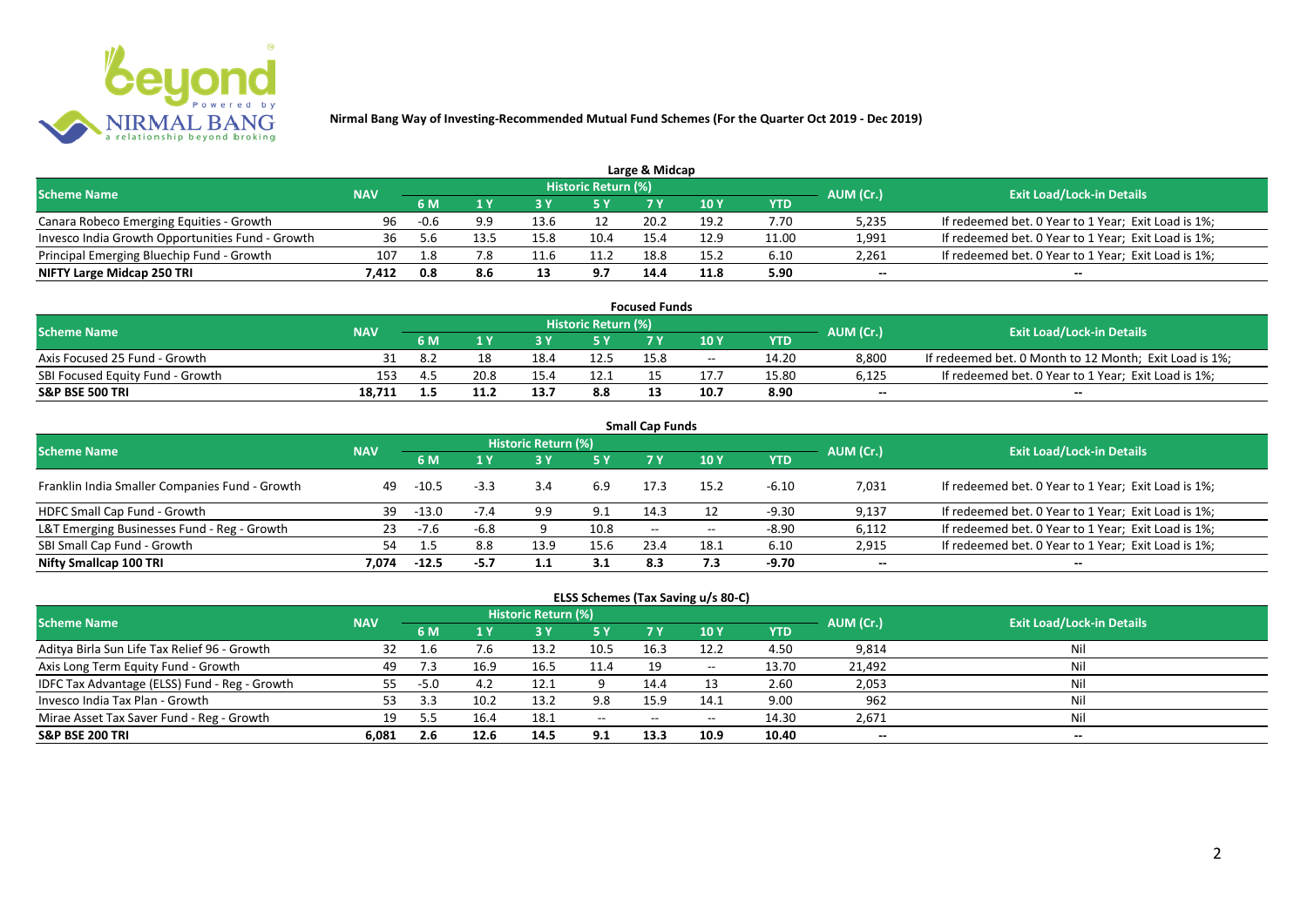

|                                           | Contra/Value Fund |        |      |                            |            |      |                 |       |           |                                                     |  |  |  |  |
|-------------------------------------------|-------------------|--------|------|----------------------------|------------|------|-----------------|-------|-----------|-----------------------------------------------------|--|--|--|--|
| <b>Scheme Name</b>                        | <b>NAV</b>        |        |      | <b>Historic Return (%)</b> |            |      |                 |       | AUM (Cr.) | <b>Exit Load/Lock-in Details</b>                    |  |  |  |  |
|                                           |                   | 6 M    |      |                            | <b>5 Y</b> | 7 V  | 10 <sub>V</sub> | YTD   |           |                                                     |  |  |  |  |
| Kotak India EQ Contra Fund - Reg - Growth | 55.               |        |      | 15.2                       | 9.2        | 13.6 | 11.3            | 10.10 | 875       | If redeemed bet. 0 Year to 1 Year; Exit Load is 1%; |  |  |  |  |
| Invesco India Contra Fund - Growth        | 49                | 0.3    | 8.2  | 14.4                       | 10.7       | 16.  | 13.4            | 6.10  | 4,486     | If redeemed bet. 0 Year to 1 Year; Exit Load is 1%; |  |  |  |  |
| UTI Value Opportunities Fund - Growth     | 64                |        | .1.6 |                            | 5.5        | 10.7 | 10.9            | 9.40  | 4,461     | If redeemed bet. 0 Year to 1 Year; Exit Load is 1%; |  |  |  |  |
| Nippon India Value Fund - Growth          | 75.               | $-2.0$ | 8.3  |                            |            | 12.4 | 11.1            | 5.40  | 3,152     | If redeemed bet. 0 Year to 1 Year; Exit Load is 1%; |  |  |  |  |
| <b>S&amp;P BSE 500 TRI</b>                | 18.711            |        |      | 13.7                       | 8.8        |      | 10.7            | 8.90  | $- -$     | $- -$                                               |  |  |  |  |

| Sector/Thematic                                                           |            |        |        |                            |           |      |       |            |           |                                                        |  |  |  |  |
|---------------------------------------------------------------------------|------------|--------|--------|----------------------------|-----------|------|-------|------------|-----------|--------------------------------------------------------|--|--|--|--|
| Scheme Name                                                               | <b>NAV</b> |        |        | <b>Historic Return (%)</b> |           |      |       |            | AUM (Cr.) | <b>Exit Load/Lock-in Details</b>                       |  |  |  |  |
|                                                                           |            | 6 M    | 1Y     | 3 Y                        | <b>5Y</b> | 7 Y  | 10Y   | <b>YTD</b> |           |                                                        |  |  |  |  |
| Canara Robeco Consumer Trends Fund - Reg -<br>Growth                      | 43         | 7.9    | 15.8   | 17.1                       | 11.9      | 15.5 | 15.2  | 13.20      | 373       | If redeemed bet. 0 Year to 1 Year; Exit Load is 1%;    |  |  |  |  |
| Mirae Asset Great Consumer Fund - Growth                                  | 38         | 8.6    | 14     | 18.4                       | 12.2      | 16.4 | $- -$ | 9.90       | 931       | If redeemed bet. 0 Year to 1 Year; Exit Load is 1%;    |  |  |  |  |
| <b>ICICI Prudential Technology Fund - Growth</b>                          | 57         | $-2.8$ | $-0.3$ | 13.9                       | 6.6       | 16.5 | 16.2  | 0.00       | 422       | If redeemed bet. 0 Day to 15 Day; Exit Load is 1%;     |  |  |  |  |
| Nippon India Pharma Fund - Growth                                         | 153        |        | 2.1    |                            | 4.1       | 12.5 | 14.8  | 2.20       | 2,430     | If redeemed bet. 0 Year to 1 Year; Exit Load is 1%;    |  |  |  |  |
| BNP Paribas India Consumption Fund - Reg - Growth                         | 13         | 8.7    | 20.8   | $- -$                      | $- -$     | $-$  | $- -$ | 16.90      | 441       | If redeemed bet. 0 Month to 12 Month; Exit Load is 1%; |  |  |  |  |
| ICICI Prudential Banking and Financial Services Fund -<br>Retail - Growth | 70         | 0.7    | 21.2   | 17.9                       | 14.1      | 18.6 | 17    | 15.20      | 3,445     | If redeemed bet. 0 Day to 15 Day; Exit Load is 1%;     |  |  |  |  |
| <b>S&amp;P BSE 500 TRI</b>                                                | 18.711     | 1.5    | 11.2   | 13.7                       | 8.8       | 13   | 10.7  | 8.90       | --        | --                                                     |  |  |  |  |

| <b>Dynamic Asset Allocation Funds</b>                      |            |           |      |                            |         |                          |                                       |            |           |                                                          |  |  |  |
|------------------------------------------------------------|------------|-----------|------|----------------------------|---------|--------------------------|---------------------------------------|------------|-----------|----------------------------------------------------------|--|--|--|
| Scheme Name                                                | <b>NAV</b> |           |      | <b>Historic Return (%)</b> |         |                          |                                       |            |           | <b>Exit Load/Lock-in Details</b>                         |  |  |  |
|                                                            |            | <b>6M</b> | 1 Y  | 3 Y                        | 5 Y     | <b>7Y</b>                | <b>10Y</b>                            | <b>YTD</b> | AUM (Cr.) |                                                          |  |  |  |
| ICICI Prudential Balanced Advantage Fund - Reg -<br>Growth | 38         |           | 12.5 | 10.4                       | 9.1     | 12.4                     | 12.3                                  | 10.40      | 28,287    | If redeemed bet. 0 Year to 1 Year; Exit Load is 1%;      |  |  |  |
| Invesco India Dynamic Equity Fund - Growth                 | 30         |           | 10.6 |                            | 7.6     | 12.2                     | 10.6                                  | 9.70       | 924       | If redeemed bet. 0 Month to 3 Month; Exit Load is 0.25%; |  |  |  |
| Nippon India Balanced Advantage Fund - Growth              | 94         | 1.6       | 9.7  |                            | 7.3     | 11.8                     | 11.1                                  | 8.00       | 2,495     | If redeemed bet. 0 Month to 12 Month; Exit Load is 1%;   |  |  |  |
| SBI Dynamic Asset Allocation Fund - Reg - Growth           | 14         | 3.6       | 5.9  | 10.8                       | $-  \,$ | $\hspace{0.05cm} \ldots$ | $\hspace{0.05cm}$ – $\hspace{0.05cm}$ | 5.90       | 683       | If redeemed bet. 0 Month to 12 Month; Exit Load is 1%;   |  |  |  |
| NIFTY 50 Hybrid Composite Debt 65:35 Index                 | 10,552     | 4.1       | 14.2 | 12.7                       | 8.7     | 11.5                     | 10.1                                  | 12.50      | $- -$     | $- -$                                                    |  |  |  |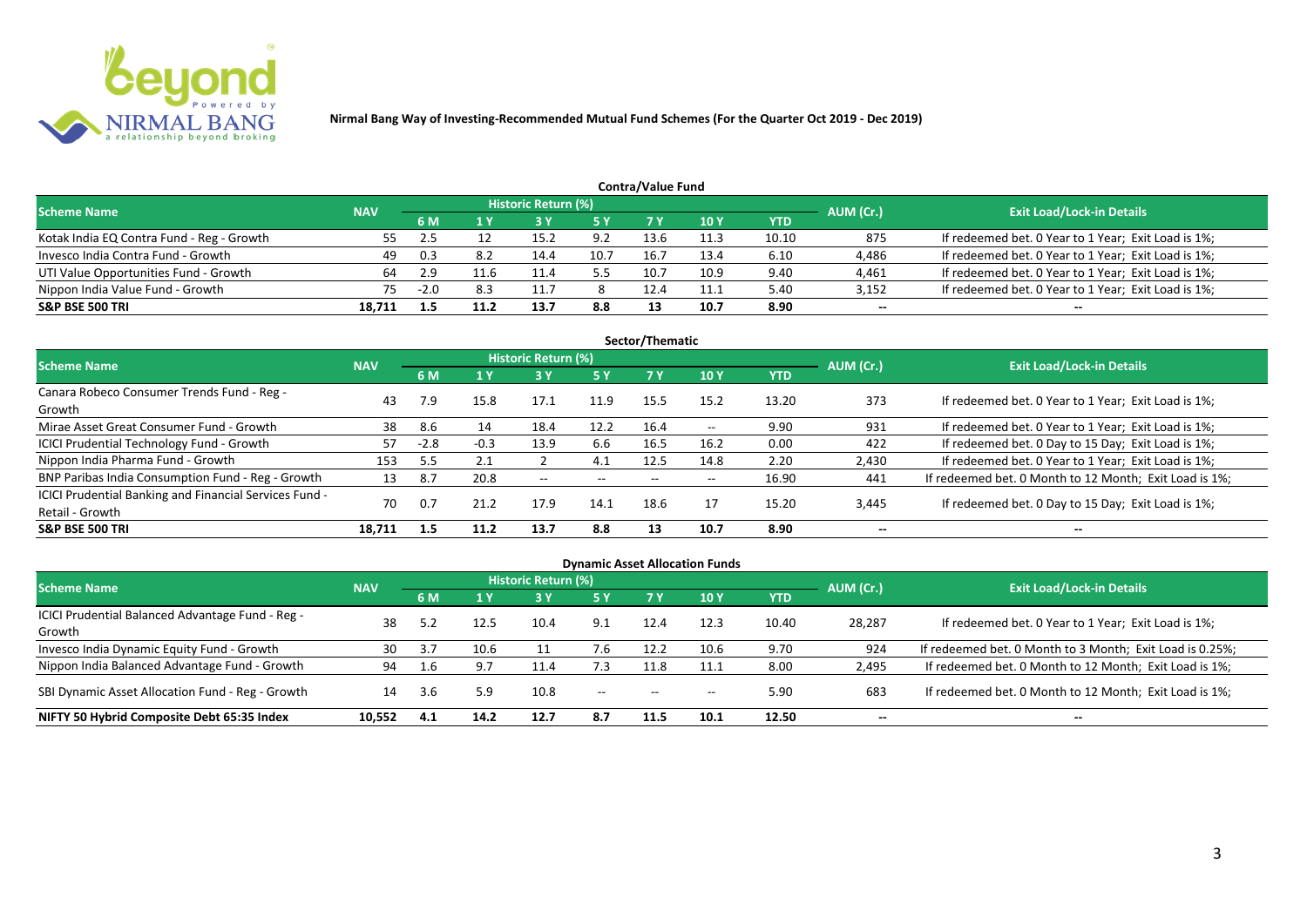

| <b>Hybrid Aggressive</b>                        |            |      |      |                            |                 |                          |       |       |           |                                                        |  |  |  |
|-------------------------------------------------|------------|------|------|----------------------------|-----------------|--------------------------|-------|-------|-----------|--------------------------------------------------------|--|--|--|
| <b>Scheme Name</b>                              | <b>NAV</b> |      |      | <b>Historic Return (%)</b> |                 |                          |       |       | AUM (Cr.) | <b>Exit Load/Lock-in Details</b>                       |  |  |  |
|                                                 | 6 M<br>1 Y |      | 5 Y  |                            | 10 <sub>1</sub> | YTD                      |       |       |           |                                                        |  |  |  |
| HDFC Hybrid Equity Fund - Growth                | 55         | -0.1 |      | 8.6                        | 4.5             | 10.6                     | 8.9   | 7.40  | 21,087    | If redeemed bet. 0 Year to 1 Year; Exit Load is 1%;    |  |  |  |
| ICICI Prudential Equity & Debt Fund - Growth    | 139        |      | 10.5 |                            | 9.3             | 14.5                     | 13.7  | 8.60  | 23,950    | If redeemed bet. 0 Year to 1 Year; Exit Load is 1%;    |  |  |  |
| Mirae Asset Hybrid - Equity Fund - Reg - Growth | 16         |      | 13.1 | 13.1                       | $- -$           | $\overline{\phantom{a}}$ | $- -$ | 11.80 | 2,809     | If redeemed bet. 0 Year to 1 Year; Exit Load is 1%;    |  |  |  |
| SBI Equity Hybrid Fund - Growth                 | 145        | ς.   | 16.2 | 12.1                       | 10.3            | 14.9                     | 12.3  | 13.30 | 30,907    | If redeemed bet. 0 Month to 12 Month; Exit Load is 1%; |  |  |  |
| Canara Robeco Equity Hybrid Fund - Growth       | 167        | 3.0  | 12.4 | 11.                        | 9.2             | 13.4                     | 12.7  | 11.00 | 2,607     | If redeemed bet. 0 Year to 1 Year; Exit Load is 1%;    |  |  |  |
| NIFTY 50 Hybrid Composite Debt 65:35 Index      | 10,552     | 4.1  | 14.2 | 12.7                       | 8.7             | 11.5                     | 10.1  | 12.50 | $- -$     | $- -$                                                  |  |  |  |

| <b>Arbitrage Fund</b>                      |            |     |   |                            |     |  |  |            |           |                                                          |  |  |  |
|--------------------------------------------|------------|-----|---|----------------------------|-----|--|--|------------|-----------|----------------------------------------------------------|--|--|--|
| <b>Scheme Name</b>                         | <b>NAV</b> |     |   | <b>Historic Return (%)</b> |     |  |  |            | AUM (Cr.) | <b>Exit Load/Lock-in Details</b>                         |  |  |  |
|                                            |            | 1 M | M | ና M                        | 1 V |  |  | <b>YTD</b> |           |                                                          |  |  |  |
| IDFC Arbitrage Fund - Reg - Growth         |            |     |   |                            | 6.2 |  |  | 6.50       | 10,891    | If redeemed bet. 0 Month to 1 Month; Exit Load is 0.25%; |  |  |  |
| Kotak Equity Arbitrage Fund - Reg - Growth | 28         |     |   |                            | 0.1 |  |  | 6.30       | 16,198    | If redeemed bet. 0 Day to 30 Day; Exit Load is 0.25%;    |  |  |  |
| Nippon India Arbitrage Fund - Growth       | 20.        |     |   |                            |     |  |  | 6.50       | 9,497     | If redeemed bet. 0 Month to 1 Month; Exit Load is 0.25%; |  |  |  |

|                                          |            |     |     |                     |                          | <b>Equity Saver</b> |       |            |           |                                                        |
|------------------------------------------|------------|-----|-----|---------------------|--------------------------|---------------------|-------|------------|-----------|--------------------------------------------------------|
| <b>Scheme Name</b>                       | <b>NAV</b> |     |     | Historic Return (%) |                          |                     |       |            | AUM (Cr.) | <b>Exit Load/Lock-in Details</b>                       |
|                                          |            | 6 M |     |                     |                          |                     | 10Y   | <b>YTD</b> |           |                                                        |
| Axis Equity Saver Fund - Reg - Growth    |            |     | 9.9 | 9.2                 | $\overline{\phantom{a}}$ | $- -$               | $-$   | 8.70       | 805       | If redeemed bet. 0 Month to 12 Month; Exit Load is 1%; |
| <b>HDFC Equity Savings Fund - Growth</b> | 38         | 0.5 |     | 7.6                 | 7.6                      |                     |       | 5.90       | 4,732     | If redeemed bet. 0 Year to 1 Year; Exit Load is 1%;    |
| Kotak Equity Savings Fund - Reg - Growth |            |     | 8.7 | 8.7                 | 7.6                      | $ -$                | $- -$ | 7.60       | 1,908     | If redeemed bet. 0 Year to 1 Year; Exit Load is 1%;    |
| CRISIL Hybrid 50+50 - Moderate Index*    | --         |     |     | --                  | --                       | --                  | $- -$ |            | $- -$     | $- -$                                                  |

| <b>Liauid Funds</b>              |            |      |       |                            |     |       |            |                 |           |                                  |  |  |  |
|----------------------------------|------------|------|-------|----------------------------|-----|-------|------------|-----------------|-----------|----------------------------------|--|--|--|
| <b>Scheme Name</b>               | <b>NAV</b> |      |       | <b>Historic Return (%)</b> |     |       | <b>YTM</b> | Avg             | AUM (Cr.) | <b>Exit Load/Lock-in Details</b> |  |  |  |
|                                  |            | 1 W. | 2 W   | . M                        | 3M  | 1Y    |            | <b>Maturity</b> |           |                                  |  |  |  |
| Axis Liquid Fund - Growth        | 2.153      |      |       |                            | 5.6 |       | 5.29       | 0.09            | 30,068    | *Ref Footnote                    |  |  |  |
| IDFC Cash Fund - Reg - Growth    | 2.349      |      | ـ . ـ |                            | 5.3 |       | . 12<br>.  | 0.04            | 13,603    | *Ref Footnote                    |  |  |  |
| Kotak Liquid Fund - Reg - Growth | 3.929      |      | 4.د   |                            | 5.4 |       | 5.29       | 0.11            | 26,459    | *Ref Footnote                    |  |  |  |
| <b>CRISIL Liquid Fund Index</b>  | $- -$      |      | J.,   |                            | 5.9 | $- -$ |            | $- -$           | $- -$     | $- -$                            |  |  |  |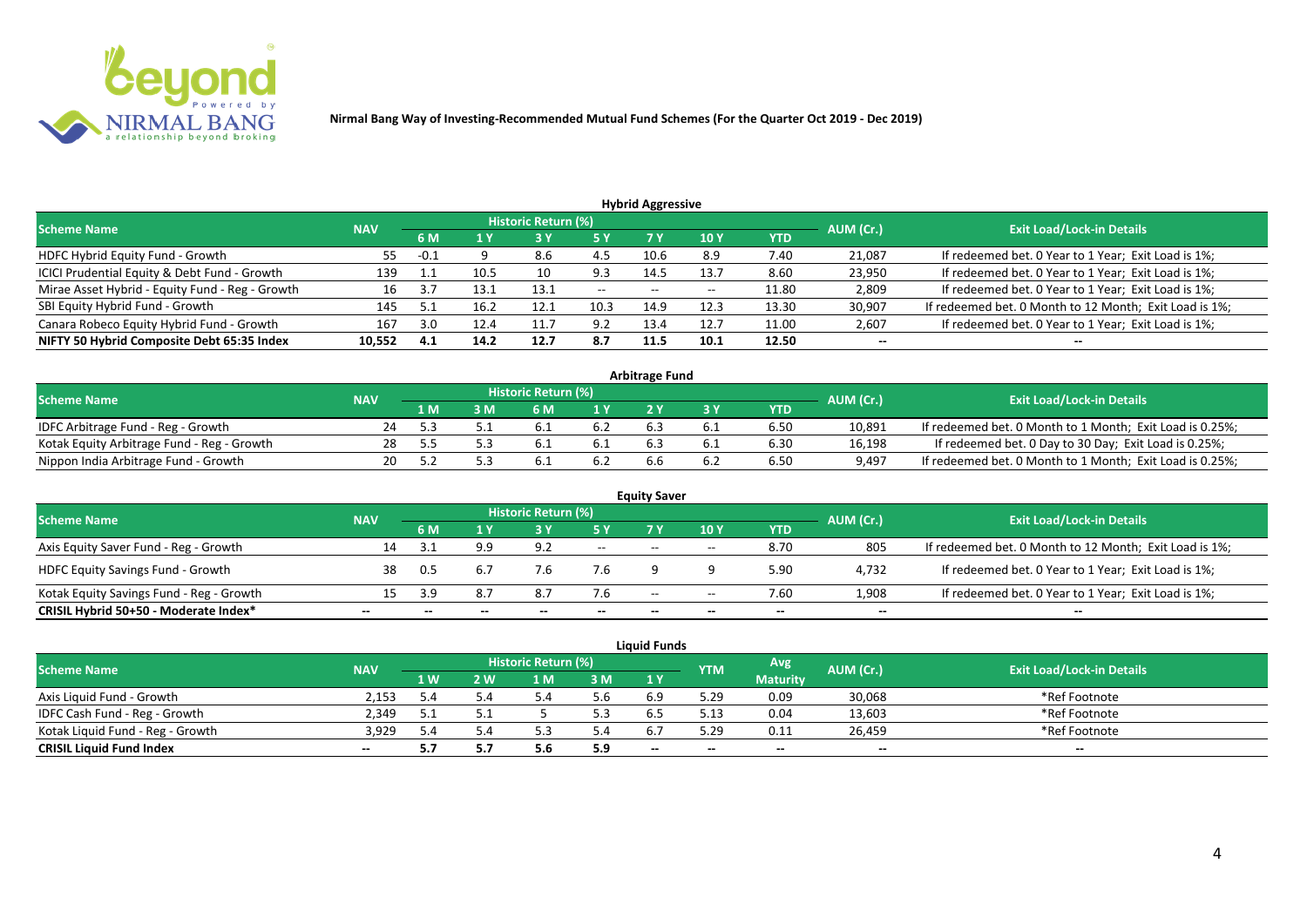

|       |            |     |     |      |                            |       | Avg                            |       | <b>Exit Load/Lock-in Details</b> |
|-------|------------|-----|-----|------|----------------------------|-------|--------------------------------|-------|----------------------------------|
|       | 1 M        | I M | 6 M | 1 Y  | 73 Y                       |       | <b>Maturity</b>                |       |                                  |
|       | 6.8        |     | 7.9 | 8.5  | $- -$                      | 5.69  | 0.43                           | 4,254 | Nil                              |
| 10    | -5.6       | 5.9 | $-$ | $ -$ | $\overline{\phantom{a}}$   | 5.79  | 0.44                           | 317   | Nil                              |
|       | 6.2        |     |     | 8.1  |                            | 49.د  | 0.43                           | 2,841 | Nil                              |
| 3,978 | 6.6        | 6.8 |     | 8.2  |                            | $- -$ | $-$                            | $-$   | $- -$                            |
|       | <b>NAV</b> |     |     |      | <b>Historic Return (%)</b> |       | Ultra Short Fund<br><b>YTM</b> |       | AUM (Cr.)                        |

| <b>Money Market Fund</b>                                   |            |     |     |                     |           |           |             |                 |           |                                  |  |  |  |
|------------------------------------------------------------|------------|-----|-----|---------------------|-----------|-----------|-------------|-----------------|-----------|----------------------------------|--|--|--|
| <b>Scheme Name</b>                                         | <b>NAV</b> |     |     | Historic Return (%) |           |           | <b>IYTM</b> | Avg             | AUM (Cr.) | <b>Exit Load/Lock-in Details</b> |  |  |  |
|                                                            |            | 1 M | I M | 6 M                 | <b>1Y</b> | <b>3Y</b> |             | <b>Maturity</b> |           |                                  |  |  |  |
| Aditya Birla Sun Life Money Manager Fund - Reg -<br>Growth | 264        | 6.4 | 6.6 | 7.9                 | 8.4       |           | 5.45        | 0.32            | 10,452    | Nil                              |  |  |  |
| Franklin India Savings Fund - Growth                       | 36         | 6.8 |     | 8.5                 | 8.9       |           | 5.67        | 0.43            | 3,571     | Nil                              |  |  |  |
| Nippon India Money Market Fund - Growth                    | 2,973      |     |     |                     | 8.5       |           | 5.39        | 0.29            | 3,549     | Nil                              |  |  |  |
| <b>CRISIL Liquid Fund Index</b>                            | $- -$      | 5.6 | 5.9 | 6.4                 | $- -$     | $- -$     | $- -$       | $- -$           | $- -$     | $- -$                            |  |  |  |

| <b>Short Term Fund</b>                          |            |        |     |                            |      |           |            |                 |           |                                  |  |  |  |
|-------------------------------------------------|------------|--------|-----|----------------------------|------|-----------|------------|-----------------|-----------|----------------------------------|--|--|--|
| <b>Scheme Name</b>                              | <b>NAV</b> |        |     | <b>Historic Return (%)</b> |      |           | <b>YTM</b> | Avg             | AUM (Cr.) | <b>Exit Load/Lock-in Details</b> |  |  |  |
|                                                 |            | 1 M    | 3 M | 6 M                        | 1Y   | <b>3Y</b> |            | <b>Maturity</b> |           |                                  |  |  |  |
| Axis Short Term Fund - Growth                   | 22         | - 11.4 |     | 10.6                       | 10.6 |           | 6.64       | 2.20            | 3,073     | Nil                              |  |  |  |
| HDFC Short Term Debt Fund - Growth              |            | 12.7   | 9.8 | 10.8                       | 10.5 |           | 7.01       | 2.72            | 8,974     | Nil                              |  |  |  |
| IDFC Bond Fund - Short Term Plan - Reg - Growth | 41         |        |     | 10.3                       | 10.8 |           | 6.56       | 2.06            | 10,676    | Nil                              |  |  |  |
| Kotak Bond Short Term Fund - Reg - Growth       |            |        |     | 10.3                       | 10.6 | 6.9       | 7.18       | 3.09            | 9,949     | Nil                              |  |  |  |
| L&T Short Term Bond Fund - Reg - Growth         | 19         | 10.4   |     | 9.9                        | 10.4 |           | 6.52       | 2.25            | 4,674     | Nil                              |  |  |  |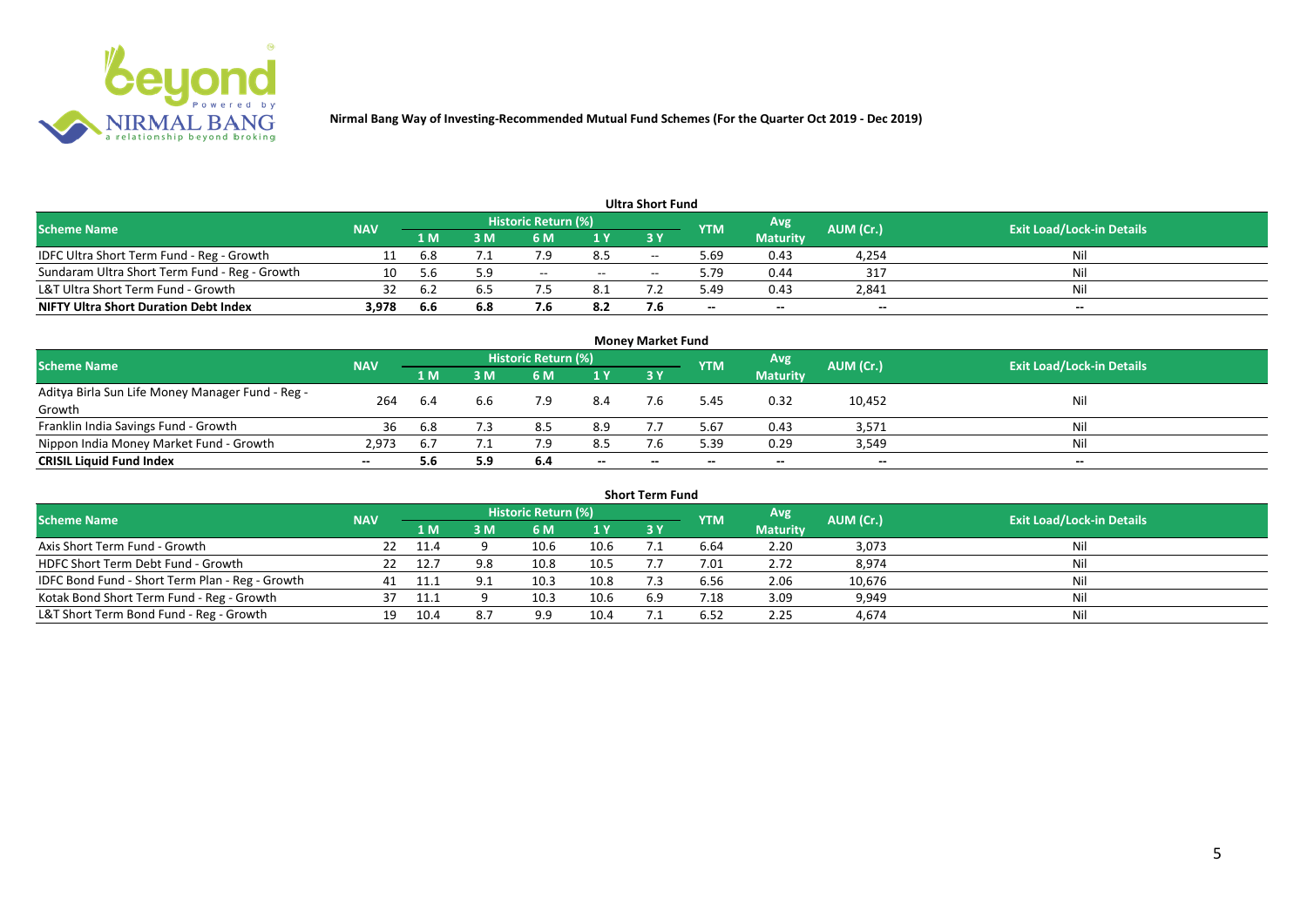

| <b>Low Duration Fund</b>                     |            |     |    |                            |                |    |            |                 |           |                                  |  |  |  |
|----------------------------------------------|------------|-----|----|----------------------------|----------------|----|------------|-----------------|-----------|----------------------------------|--|--|--|
| <b>Scheme Name</b>                           | <b>NAV</b> |     |    | <b>Historic Return (%)</b> |                |    | <b>YTM</b> | Avg             | AUM (Cr.) | <b>Exit Load/Lock-in Details</b> |  |  |  |
|                                              |            | 1 M | ΒM |                            | 1 <sub>Y</sub> | 3Y |            | <b>Maturity</b> |           |                                  |  |  |  |
| Axis Treasury Advantage Fund - Growth        | 2.211      | 8.0 |    | 8.9                        | 9.3            |    | 6.08       | 0.91            | 3,561     | Nil                              |  |  |  |
| Canara Robeco Savings Fund - Reg - Growth    |            |     |    |                            | 8.6            |    |            | 0.66            | 1,119     | Nil                              |  |  |  |
| <b>IDFC Low Duration Fund - Reg - Growth</b> |            | 7.9 |    |                            | 8.9            |    | 5.84       | 0.81            | 4,974     | Nil                              |  |  |  |

| <b>Banking &amp; PSU Bond Funds</b>            |            |      |      |                            |      |           |            |                 |           |                                  |  |  |  |
|------------------------------------------------|------------|------|------|----------------------------|------|-----------|------------|-----------------|-----------|----------------------------------|--|--|--|
| <b>Scheme Name</b>                             | <b>NAV</b> |      |      | <b>Historic Return (%)</b> |      |           | <b>YTM</b> | Avg             | AUM (Cr.) | <b>Exit Load/Lock-in Details</b> |  |  |  |
|                                                |            | 1 M  |      | 6 M                        |      | <b>3Y</b> |            | <b>Maturity</b> |           |                                  |  |  |  |
| HDFC Banking and PSU Debt Fund - Reg - Growth  | 16         | 14.4 | 10.5 |                            | 11.4 |           |            | 2.57            | 3,888     | Nil                              |  |  |  |
| Kotak Banking and PSU Debt Fund - Reg - Growth | 46         | 13.9 | 10   | 11.8                       | 11.9 |           |            | 4.03            | 3,068     | Nil                              |  |  |  |
| IDFC Banking & PSU Debt Fund - Reg - Growth    |            | 13.0 | 10   |                            | 12.9 |           | 6.79       | 3.13            | 11,210    | Nil                              |  |  |  |

| <b>Corporate Bond Funds</b>                         |            |       |     |                            |      |     |            |                 |           |                                                         |  |  |
|-----------------------------------------------------|------------|-------|-----|----------------------------|------|-----|------------|-----------------|-----------|---------------------------------------------------------|--|--|
| <b>Scheme Name</b>                                  | <b>NAV</b> |       |     | <b>Historic Return (%)</b> |      |     | <b>YTM</b> | Avg             | AUM (Cr.) | <b>Exit Load/Lock-in Details</b>                        |  |  |
|                                                     |            | 1 M   | : M | 6 M                        | 1Y   | 3 Y |            | <b>Maturity</b> |           |                                                         |  |  |
| ICICI Prudential Corporate Bond Fund - Reg - Growth | 20         | 11.0  |     | 10.1                       | 10.4 |     | 6.87       | 2.45            | 10,587    | <b>Nil</b>                                              |  |  |
| L&T Triple Ace Bond Fund - Reg - Growth             |            | 18.9  | 8.1 | 14.6                       | 14.6 | 58  | 7.64       | 8.67            | 1,754     | If redeemed bet. 0 Month to 3 Month; Exit Load is 0.5%; |  |  |
| Kotak Corporate Bond Fund - Std - Growth            | 2,634      | - Q 7 | 8.9 | 9.9                        | 10.4 |     | 6.56       | 1.40            | 3,432     | Nil                                                     |  |  |

|                                                   |            |      |      |                            |      | <b>Credit Risk Fund</b> |            |                 |           |                                                           |
|---------------------------------------------------|------------|------|------|----------------------------|------|-------------------------|------------|-----------------|-----------|-----------------------------------------------------------|
| <b>Scheme Name</b>                                | <b>NAV</b> |      |      | <b>Historic Return (%)</b> |      |                         | <b>YTM</b> | Avg             | AUM (Cr.) | <b>Exit Load/Lock-in Details</b>                          |
|                                                   |            | 1 M. | 3 M  | 6 M                        | 71 Y | 3 Y                     |            | <b>Maturity</b> |           |                                                           |
| <b>ICICI Prudential Credit Risk Fund - Growth</b> | 21         | 17.8 | 12.2 | 10.8                       | 9.9  |                         | 9.53       | 1.86            | 11,364    | If redeemed bet. 0 Year to 1 Year; Exit Load is 1%;       |
| Kotak Credit Risk Fund - Reg - Growth             |            | 12.8 | 10.9 | 10.1                       | 9.6  |                         | 9.08       | 2.39            | 4,815     | If redeemed bet. 0 Year to 1 Year; Exit Load is 1%;       |
|                                                   |            |      |      |                            |      |                         |            |                 |           | If redeemed bet. 0 Month to 12 Month; Exit Load is 3%; If |
| SBI Credit Risk Fund - Growth                     |            | 13.5 | 10   | 8.7                        | 7.8  | b.5                     | 8.75       | 2.40            | 5,155     | redeemed bet. 12 Month to 24 Month; Exit Load is 1.5%; If |
|                                                   |            |      |      |                            |      |                         |            |                 |           | redeemed bet. 24 Month to 36 Month; Exit Load is 0.75%;   |